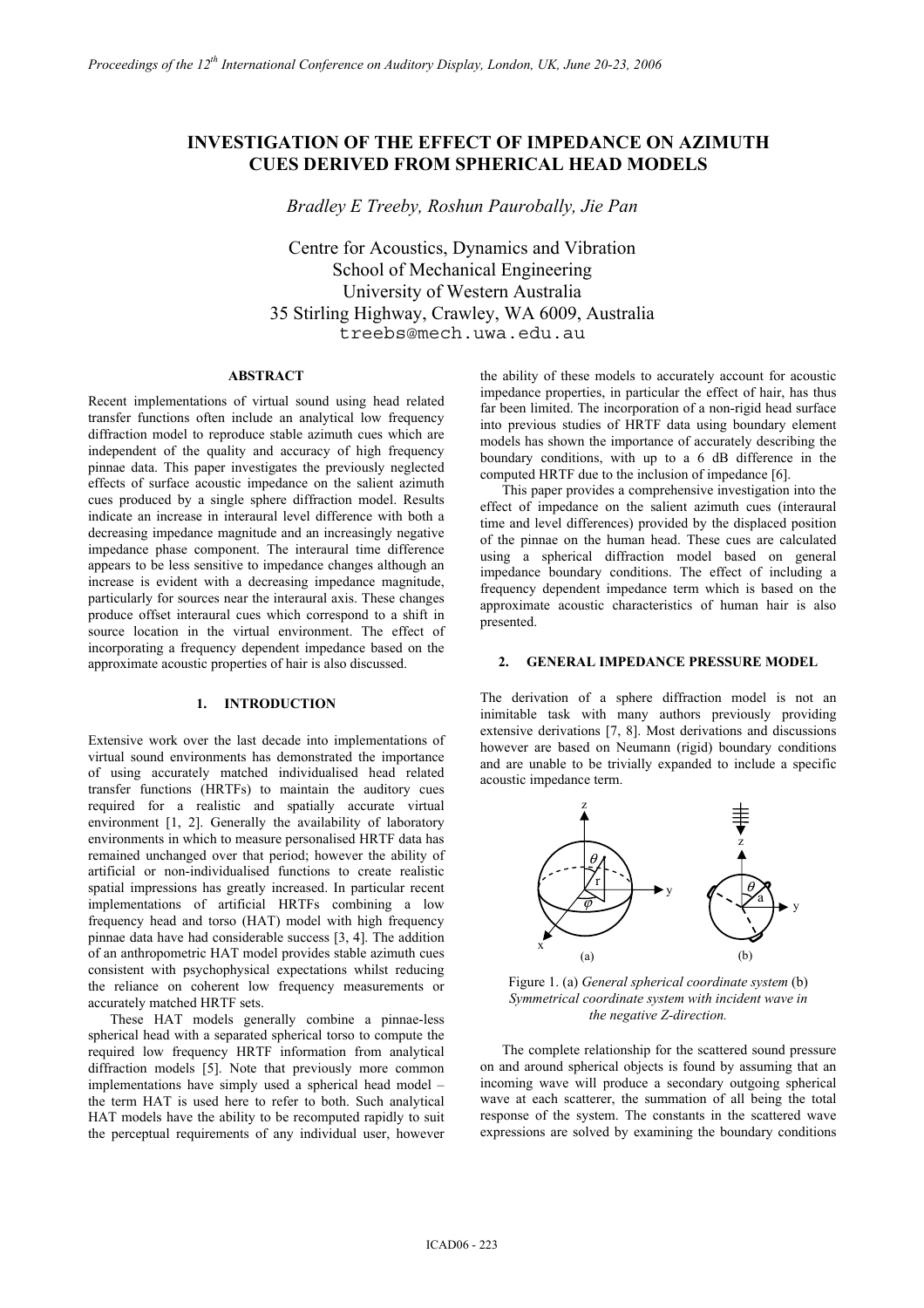imposed on each sphere. The general spherical coordinate system is shown in figure 1.

Assuming a locally reactive surface and a monochromatic incident wave (harmonic time dependence), the general boundary condition can be obtained by relating the pressure and radial velocity at the sphere surface:

$$
\frac{\partial p}{\partial r} + \left( i\rho_0 \omega \frac{1}{Z(\omega)} \right) p \Big|_{spheresurface} = 0.
$$
 (1)

Here  $\rho_0$  is the mean medium density,  $\omega$  is the angular frequency, and  $Z(\omega)$  is the specific acoustic impedance of the sphere surface.

For a plane wave incident on a single sphere in a uniform non-viscous medium, the propagation of both the incident and reflected waves are governed by the scalar wave equation (using the spherical Laplacian). If the plane wave is travelling in the negative z-direction, the solution is axially symmetric and will only depend on one spherical angle  $(\theta)$ . The boundary conditions are imposed on the sphere surface ( $r = a$ ) and used to calculate the constants in the scattered wave equation. The following general equation for sound pressure on and around a single sphere including impedance is thus derived by summing the incident and scattered waves:

$$
(p_i + p_s) = p_0 e^{-i\omega t} \sum_{l=0}^{\infty} (-i)^l (2l+1) P_l [\cos \theta] B_l,
$$
 (2)

where

$$
B_{l} = j_{l}[kr] - \frac{h_{l}^{(1)}[kr]\left(kj_{l}'[ka] + i\rho_{0}\omega\frac{1}{Z}j_{l}[ka]\right)}{k h_{l}'^{(1)}[ka] + i\rho_{0}\omega\frac{1}{Z(\omega)}h_{l}^{(1)}[ka]}.
$$

Here  $p_0$  is the mean pressure value (corresponding to the strength of the incident plane wave),  $P_l$  is a Legendre polynomial of order *l*, *θ* and *r* define the location of the pressure point to be calculated,  $j_l$  and  $h_l$  are spherical Bessel and Hankel functions of order *l*, *k* is the wave number, and *a* is the radius of the sphere.

To investigate the effect of impedance on the salient azimuth cues (which are derived from pressure values on the sphere surface), (2) can be significantly simplified using the recursion and cross product relationships for spherical Bessel functions. This yields the surface pressure function (3) which is similar in form to the previously published solution for the Robin boundary condition [8]. For a rigid sphere the impedance value becomes infinite and (3) reduces to yield the solution for the Neumann boundary condition as presented and discussed by previous authors [7].

$$
\frac{(p_i + p_s)_{r=a}}{p_0 e^{-i\omega t}} = \frac{1}{(ka)^2} \sum_{l=0}^{\infty} \frac{(-i)^{l-1} (2l+1) P_l[\cos \theta]}{h_l^{(1)}[ka] + i\rho_0 c \frac{1}{Z(\omega)} h_l^{(1)}[ka]}.
$$
 (3)

The analytical interaural level difference (ILD) is obtained using (3) by examining the difference in sound pressure level between the two ear locations, each offset from the frontal median axis by 100° [9]:

$$
ILD = 20\log_{10}\left(\left|\frac{\left(p_i + p_s\right)_{right\text{ear}}}{\left(p_i + p_s\right)_{left\text{ear}}}\right|\right).
$$
\n<sup>(4)</sup>

Similarly the interaural time difference (ITD) for each angle of incidence is calculated from the difference in arrival time between the two ear locations. The actual value of ITD differs slightly depending on the definition of arrival time. Interaural phase delay and group delay are frequently used and exhibit similar characteristics but both are frequency dependent and display an increase in ITD at low frequencies [10]. Ray tracing algorithms [9], amplitude threshold based time constants, or comparisons to minimum phase reconstructions [11] can alternatively be used to derive a single value for interaural time difference for each source angle.

Due to the ease of computation, trends in ITD due to the inclusion of impedance are examined here by using a frequency averaged interaural phase delay. The phase delay for a particular location on the sphere is computed by the negative of the phase response  $\Theta(\omega)$  divided by angular frequency as shown in  $(5)$ .

$$
D(\omega) \triangleq -\frac{\Theta(\omega)}{\omega}.\tag{5}
$$

For a HRTF measured on a subject with pinnae, the monaural resonant effects of the pinnae cavity only begin to appear above 3 kHz. Implementations of composite HRTFs generally use the analytical HAT model exclusively for frequencies below 500 Hz, then progressively introduce the measured HRTF for frequencies up to 3000 Hz after which the HAT model is no longer used [4, 12]. ITD values are thus calculated here from interaural phase delays frequency averaged over 100 to 3000 Hz. This has the effect of proportionally increasing the ITD values when compared to those obtained from averages over a larger frequency range, or those found using some of the alternative measures mentioned previously. This increase is due to the augmented effect of the larger phase delay below 1000 Hz; however observed trends are considered consistent regardless of this selection.

# **3. GENERAL EFFECT OF SPHERE IMPEDANCE ON THE PRIMARY AZIMUTH CUES**

Two primary aspects of impedance are investigated here, firstly the impedance magnitude (which is approximately inversely related to the amount of boundary absorption) and secondly the phase (which encompasses the effect of different ratios of resistive to reactive impedance components). For convenience impedance values are initially assumed independent of frequency to examine general trends in interaural time and level difference. Discussion relating to frequency dependent impedance is given in section 4.

#### **3.1. Effect of Impedance on Interaural Level Difference**

Figure 2 shows the effect of decreasing the magnitude of a purely resistive impedance. A clear increase in the ILD can be seen, particularly for incident angles near the interaural axis. This is primarily due to the reduction in pressure level at the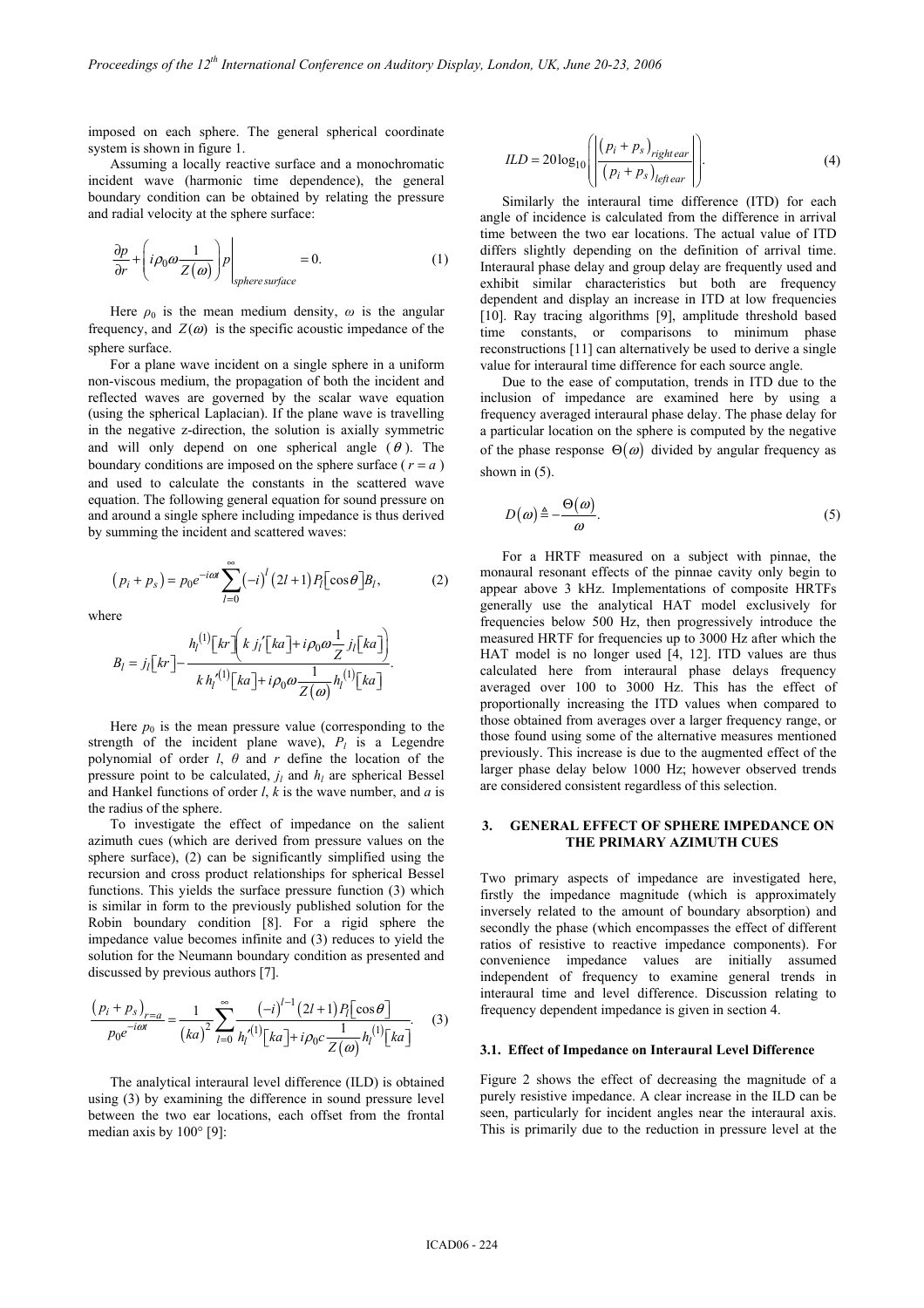contralateral ear which results from the increased absorption of the sphere surface reducing the intensity of the sound which is diffracted to the rear of the sphere. As with previously published ILD plots [11] the decrease in level difference at 80° is a result of symmetrically diffracted waves arriving in phase at the rear of the sphere creating a bright spot at the contralateral ear.

When the surface impedance also contains a reactive (imaginary) component, the interaction with the boundary causes a phase difference in the reflected wave. This alters the resultant pressure field on and around the sphere and thus also potentially affecting the interaural cues. Figure 3 (corresponding to a plane wave source coincident with the interaural axis) illustrates the change in ILD with the impedance phase angle whilst keeping the overall impedance magnitude constant at a value of 1000 Pa s  $m^{-1}$ . For a negative impedance phase angle (positive resistive component, negative reactive component – this corresponds to most common acoustic materials), there is a further increase in ILD.



Figure 2. *Increase in the interaural level difference with a decrease in resistive impedance.* 



Figure 3. *Change in interaural level difference with impedance phase angle for a constant impedance magnitude of 1000 Pa s m-1 and a source angle of 90°.* 

## **3.2. Effect of Impedance on Interaural Time Difference**

The interaural time delay takes precedence as the primary azimuth cue at low frequencies (where there is a very minimal interaural level difference) or when the ITD and ILD cues conflict. Previous studies have shown that the time difference is more impervious to system changes than the level difference (for example for near-field sources [11]) and this trend continues here. As Figure 4 illustrates, the frequency averaged phase delay ITD shows a general increase as the impedance magnitude is reduced. For sources near the interaural axis, the difference in ITD between a completely rigid and a highly absorptive sphere is around 70*µs*. This difference is enough to move the spatial cue by as much as  $20^\circ$  – a value significantly greater than previously published values of 10° for spatial resolution around the interaural axis [9]. For source directions closer to the median axis, the change in ITD and thus spatial direction is much less than this, however the minimum audible angle threshold in this region is also reduced. Altering the impedance phase angle in either direction slightly reduces the value of ITD.



Figure 4. *Change in interaural time difference with resistive impedance magnitude.* 

## **4. APPROXIMATE CHANGES TO AZIMUTH CUES DUE TO HAIR IMPEDANCE**

Intrinsically coupled with the absence of impedance considerations in most HAT models is the lack of any comprehensive study or experimental data encompassing the required specific acoustic impedance measurements of the various surfaces which constitute the human head and torso. This is largely because of the lack of techniques available which are able to accurately record impedance when impedance tube, reverberation room or flat samples can not be readily obtained. This makes it difficult to quantitatively define the effect the inclusion of impedance has on the interaural level and time differences at low frequencies.

Previous studies have provided basic absorption coefficient data measured using an impedance tube for both human skin (found to be approximately rigid) and hair which had impedance characteristics likened to a typical foam or mineral wool [13]. Using these results the specific acoustic impedance characteristics of hair can be approximated as an exponentially decaying impedance magnitude with a linearly increasing phase component as shown in (6).